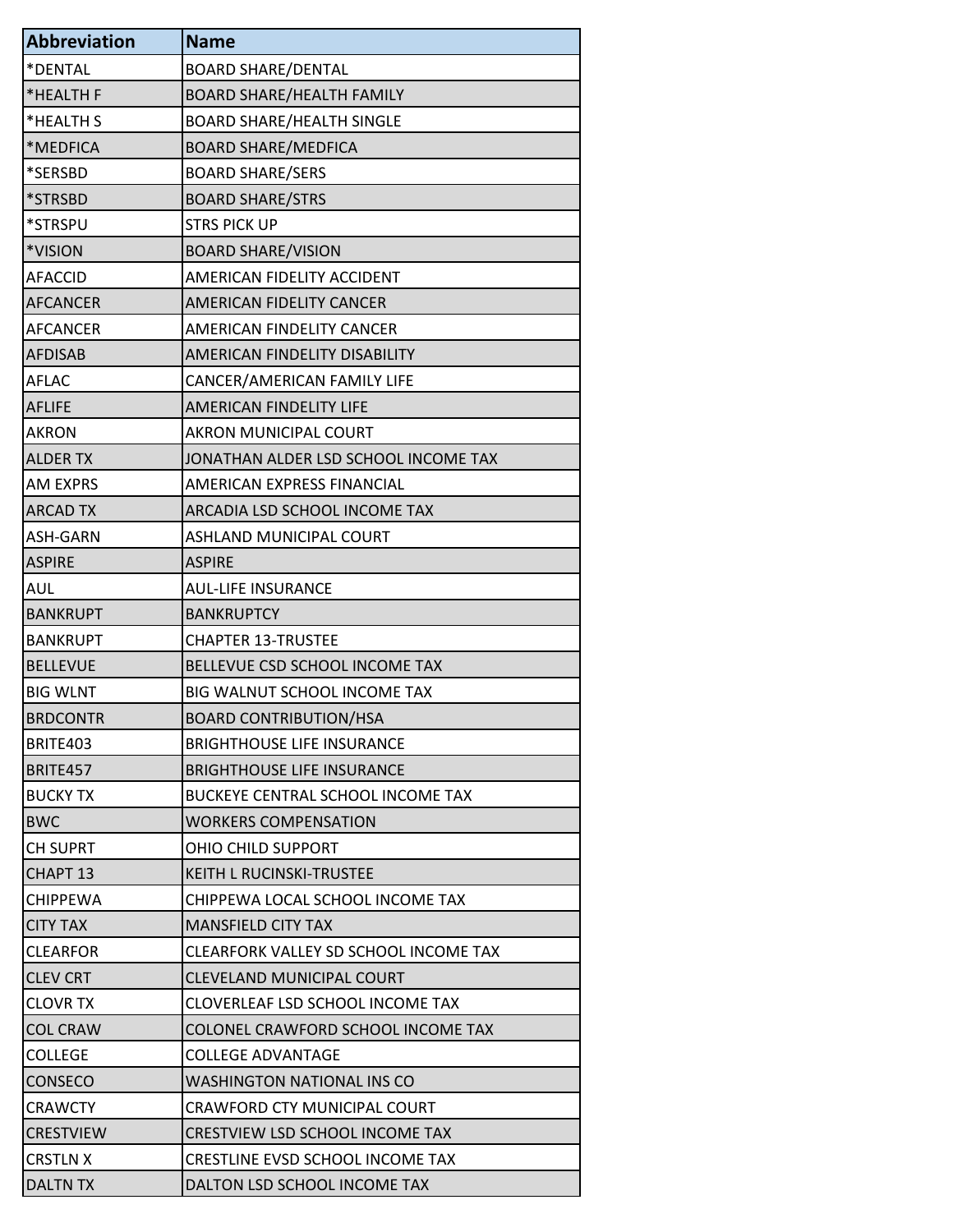| <b>Abbreviation</b> | <b>Name</b>                               |
|---------------------|-------------------------------------------|
| DEF COMP            | DEFERRED COMPENSATION                     |
| <b>DENTAL</b>       | <b>EMPLOYEE SHARE/DENTAL</b>              |
| <b>DIRECT</b>       | DIRECTIONS CREDIT UNION                   |
| <b>DNVL TAX</b>     | DANVILLE SCHOOL INCOME TAX                |
| <b>DRIVE</b>        | <b>NATIONAL DRIVE</b>                     |
| ED DEBT             | <b>EDUCATIONAL DEBT SERVICES</b>          |
| <b>EDUCATIO</b>     | <b>DEPT OF EDUCATION</b>                  |
| <b>EDW BAILEY</b>   | <b>EDWARD BAILEY- CH 13 TRUSTEE</b>       |
| EDWARD J            | <b>EDWARD JONES</b>                       |
| <b>EQUITABL</b>     | <b>EQUITABLE LIFE ASSURANCE</b>           |
| <b>EQUITABL</b>     | EQUITABLE-457                             |
| <b>FAIR SHA</b>     | <b>FAIR SHARE</b>                         |
| FED TAX             | FEDERAL INCOME TAX                        |
| <b>FRANKCT</b>      | FRANKLIN CTY MUNICIPAL COURT              |
| <b>FREMONT</b>      | FREMONT CSD SCHOOL INCOME TAX             |
| <b>GARNISHM</b>     | GARNISHMENT - MANSFIELD MUNICIPAL         |
| <b>GRT LAKE</b>     | GREAT LAKES HIGHER ED GUARANTY            |
| <b>GRTAMER</b>      | <b>GREAT AMERICAN LIFE</b>                |
| <b>GUARDIAN</b>     | <b>GUARDIAN LIFE INSURANCE</b>            |
| <b>HEALTH F</b>     | <b>EMPLOYEE SHARE/HEALTH FAMILY</b>       |
| <b>HEALTH S</b>     | EMPLOYEE SHARE/HEALTH SINGLE              |
| <b>HIGH TAX</b>     | HIGHLAND LOCAL SCHOOL INCOME TAX          |
| <b>HILLS</b>        | HILLSDALE LSD SCHOOL INCOME TAX           |
| <b>HSABD</b>        | <b>HSA BOARD SHARE</b>                    |
| <b>ING RELI</b>     | ING RELIASTAR LIFE INS                    |
| KIB-OPP             | KIBLER OPPENHEIMER                        |
| <b>LAKE CTY</b>     | LAKE COUNTY COMMON PLEAS COURT            |
| <b>LANC TAX</b>     | LANCASTER CSD SCHOOL INCOME TAX           |
| LEGEND              | THE LEGEND GROUP                          |
| <b>LEVY</b>         | <b>LEVY ON PROCEEDS</b>                   |
| Levy                | Mansf City Schools Levy Comm.             |
| <b>LIBERTY</b>      | LIBERTY-BENTON SCHOOL INCOME TAX          |
| LIFE/C              | <b>EMPLOYER PAID LIFE CERTIFIED</b>       |
| LIFE/N              | <b>EMPLOYER PAID LIFE NON CERTIFIED</b>   |
| <b>LOUDV TX</b>     | LOUDONVILLE-PERRYSVILLE SCHOOL INCOME TAX |
| <b>MANSBD</b>       | MANSFIELD BOARD OF ED                     |
| <b>MASS MUT</b>     | <b>MASS MUTUAL</b>                        |
| <b>MBOEHSA</b>      | <b>EMPLOYEE SHARE/HSA</b>                 |
| <b>MEDFICA</b>      | <b>EMPLOYEE SHARE/MEDFICA</b>             |
| <b>MOHAWK</b>       | MOHAWK LSC SCHOOL INCOME TAX              |
| <b>MONROE</b>       | MONROE COUNTY FRIEND OF COURT             |
| <b>MSEA</b>         | MANSFIELD SCH EMPLOYEE ASSOC              |
| <b>MT VERN</b>      | MOUNT VERNON MUNICIPAL COURT              |
| <b>MTGIL TX</b>     | MT GILEAD SCHOOL INCOME TAX               |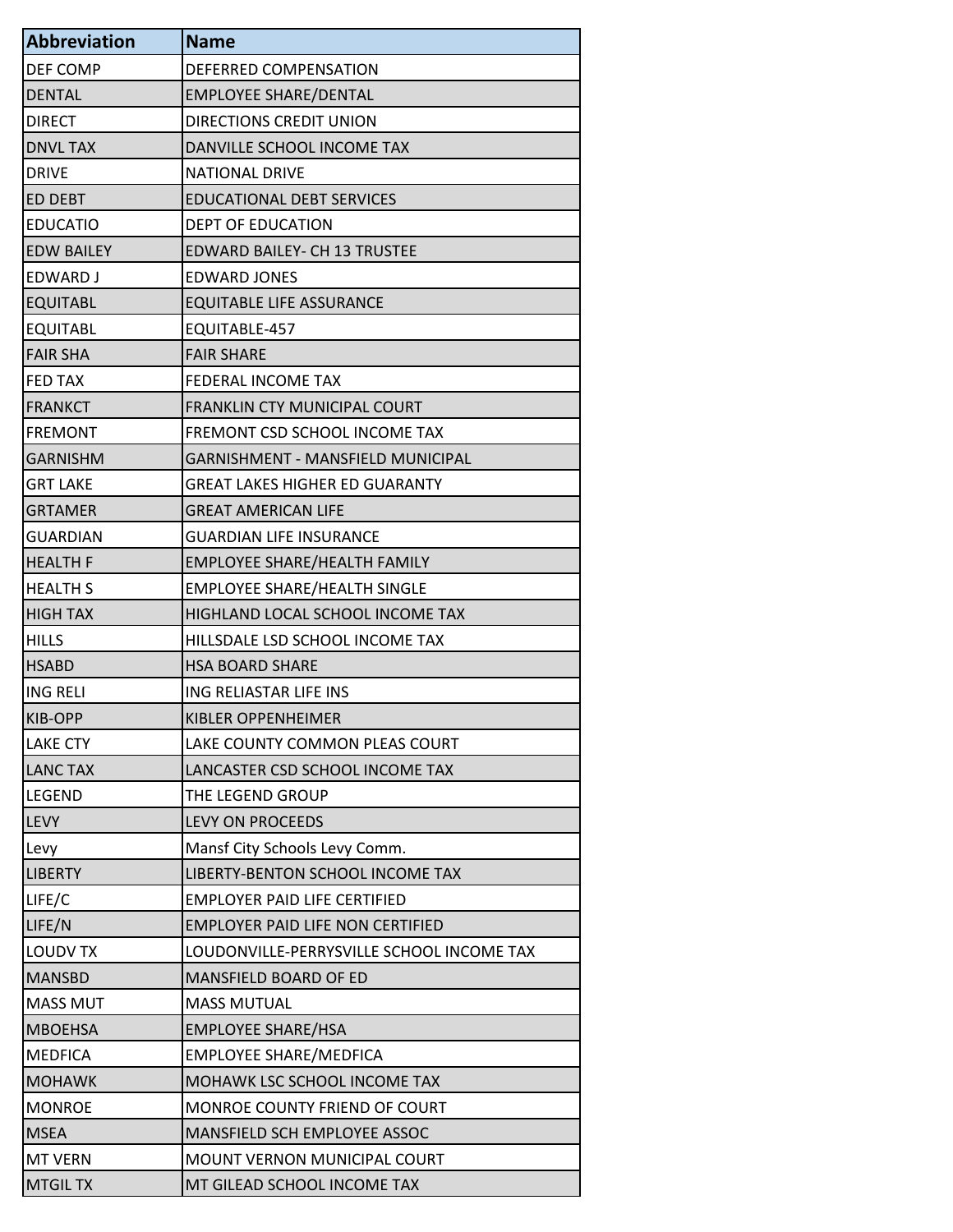| <b>Abbreviation</b> | <b>Name</b>                          |
|---------------------|--------------------------------------|
| <b>NC CHILD</b>     | NC CHILD SUPPORT                     |
| <b>NORMUN</b>       | <b>NORWALK MUNICIPAL</b>             |
| <b>NORTHFOR</b>     | NORTH FORK LSD SCHOOL INCOME TAX     |
| <b>NORTON TX</b>    | NORTON CSD SCHOOL INCOME TAX         |
| <b>NORWALK</b>      | <b>NORWALK MUNICIPAL COURT</b>       |
| <b>NRTHM TX</b>     | NORTHMOR LOCAL SCHOOL INCOME TAX     |
| <b>NRWLK TX</b>     | NORWALK CITY SCHOOL INCOME TAX       |
| <b>NW LD TX</b>     | NEW LONDON LOCAL SCHOOL INCOME TAX   |
| <b>NWEST TX</b>     | NWEST-WAYNE SCHOOL INCOME TAX        |
| <b>NYS EDUC</b>     | NEW YORK STATE HIGHER EDUCATIO       |
| ONELTD              | ONE AMERICA LONG TERM DISIBILITY     |
| <b>ONESTD</b>       | ONE AMERICA SHORT TERM DISABILITY    |
| <b>PASCDU</b>       | <b>PA SCDU</b>                       |
| <b>PAYBACK</b>      | MANSFIELD BOARD OF ED/PAYBACK        |
| PHEAA               | <b>PHEAA</b>                         |
| <b>PICK LSD</b>     | PICKERINGTON LSD SCHOOL INCOME TAX   |
| PICKERINGTON LSD    | PICKERINGTON LSD SCHOOL INCOME TAX   |
| <b>PLY TAX</b>      | PLYMOUTH-SHILOH SCHOOL INCOME TAX    |
| <b>POLITICA</b>     | POLITICAL ACTION ASSOC               |
| <b>REYNOLDS</b>     | REYNOLDSBURG CSD SCHOOL INCOME TAX   |
| <b>RICHCT</b>       | RICHLAND CO COMMON PLEAS COURT       |
| <b>RIVER VALLEY</b> | RIVER VALLEY LSD SCHOOL INCOME TAX   |
| <b>ROTHASP</b>      | <b>ASPIRE-ROTH 403B</b>              |
| <b>ROTHEQUI</b>     | ROTH EQUITABLE                       |
| S CEN TX            | SOUTH CENTRAL SCHOOL INCOME TAX      |
| <b>SECURITY</b>     | <b>SECURITY BENEFIT LIFE INS</b>     |
| <b>SERS</b>         | <b>EMPLOYEE SHARE/SERS</b>           |
| <b>SERSBB</b>       | <b>SERS BUY BACK</b>                 |
| <b>SERSBP</b>       | <b>SERS PICK UP</b>                  |
| <b>SHLBY TX</b>     | SHELBY CITY SCHOOL SCHOOL INCOME TAX |
| SOC SEC             | <b>SOCIAL SECURITY</b>               |
| SPOUSAL             | SPOUSAL SURCHARGE                    |
| STANDARD            | STANDARD LIFE INSURANCE              |
| <b>STRS</b>         | <b>EMPLOYEE SHARE/STRS</b>           |
| <b>STRSBB</b>       | <b>STRS BUY BACK</b>                 |
| <b>STRSCR</b>       | STATE TEACHERS CORRECTION            |
| SYLVANIA            | SYLVANIA MUNICIPAL COURT             |
| <b>TAXOH</b>        | <b>STATE TAX</b>                     |
| <b>TEAMSTER</b>     | <b>TEAMSTERS</b>                     |
| <b>TIFFINCT</b>     | TIFFIN MUNICIPAL COURT               |
| <b>TRIWAY</b>       | TRIWAY LSD SCHOOL INCOME TAX         |
| <b>TRUSCI</b>       | TRUSTMARK CI w/cancer                |
| <b>TRUSLIFE</b>     | TRUSTMARK LIFE INSURANCE             |
| <b>TRUSTACC</b>     | <b>TRUSTMARK ACCIDENT</b>            |